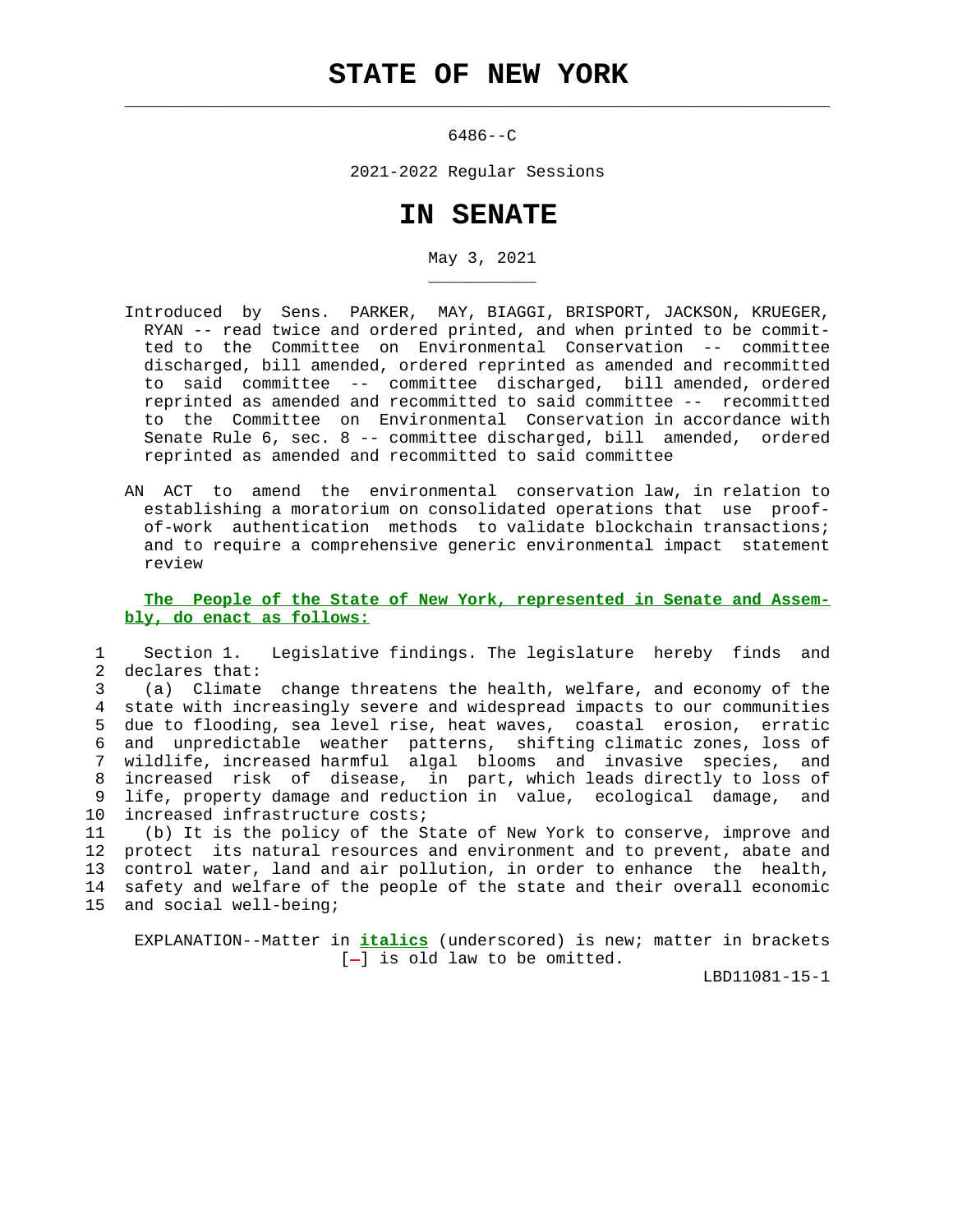1 (c) To mitigate the current and future effects of climate change, the 2 State of New York implemented the Climate Leadership and Community 3 Protection Act, requiring that statewide greenhouse gas emissions be 4 reduced eighty-five percent by 2050 and that the state has net zero 5 emissions in all sectors of the economy by that time;

 6 (d) Data centers running proof-of-work authentication methods to vali- 7 date blockchain transactions are an expanding industry in the State of 8 New York, often, but not exclusively, located in retired or converted 9 fossil fuel power stations, including in dormant peaker plants;

 10 (e) The magnitude of computer processing output required to authenti- 11 cate a single block of a blockchain with a proof-of-work method uses as 12 much energy as an average American household uses in a month. The annual 13 global energy use for proof-of-work authentication is equivalent to that 14 of the country of Sweden and exceeds the energy consumption of all the 15 global activity of major tech companies like Amazon, Google, and Face- 16 book combined;

 17 (f) The continued and expanded operation of data centers running 18 proof-of-work authentication methods to validate blockchain transactions 19 will greatly increase the amount of energy usage in the State of New 20 York, and it is reasonable to believe the associated greenhouse gas 21 emissions will irreparably harm compliance with the Climate Leadership 22 and Community Protection Act in contravention of state law;

 23 (g) Consolidated operations that use proof-of-work authentication 24 methods to validate blockchain transactions often use large amounts of 25 water, which, when discharged, can raise the temperature of adjacent 26 water bodies to levels that harm aquatic life, including fish species 27 that are important for local tourism, and may increase the amount and 28 frequency of harmful algal blooms on lakes, ponds and streams; and

 29 (h) Many fossil fuel power plants have been shut down across the state 30 in recent years due to reduced energy demand, improved transmission 31 capacity and non-economic carbon-based fuel sources. Consolidated oper- 32 ations that use proof-of-work authentication methods to validate block- 33 chain transactions are bringing these plants back online, with behind- 34 the-meter operations that greatly exceed the previous intermittent 35 usage, and can cause significant negative impacts to air quality espe- 36 cially in environmental justice communities.

 37 § 2. The environmental conservation law is amended by adding a new 38 section 19-0329 to read as follows:

39 **§ 19-0329. Moratorium on permit issuance and renewal.**

**1. For the period commencing on the effective date of this section and ending three years after such date, the department shall not approve a new application for or issue a new permit pursuant to this article for an electric generating facility that utilizes a carbon-based fuel and that provides, in whole or in part, behind-the-meter electric energy consumed or utilized by a facility that uses proof-of-work authentica- tion methods to validate blockchain transactions.**

**2. For the period commencing on the effective date of this section and ending three years after such date, the department shall not approve an application to renew an existing permit or issue a renewal permit pursuant to this article for an electric generating facility that utilizes a carbon-based fuel and that provides, in whole or in part, behind-the-meter electric energy consumed or utilized by a facility that uses proof-of-work authentication methods to validate blockchain trans- actions if the renewal application seeks to increase or will allow or result in an increase in the amount of electric energy consumed or**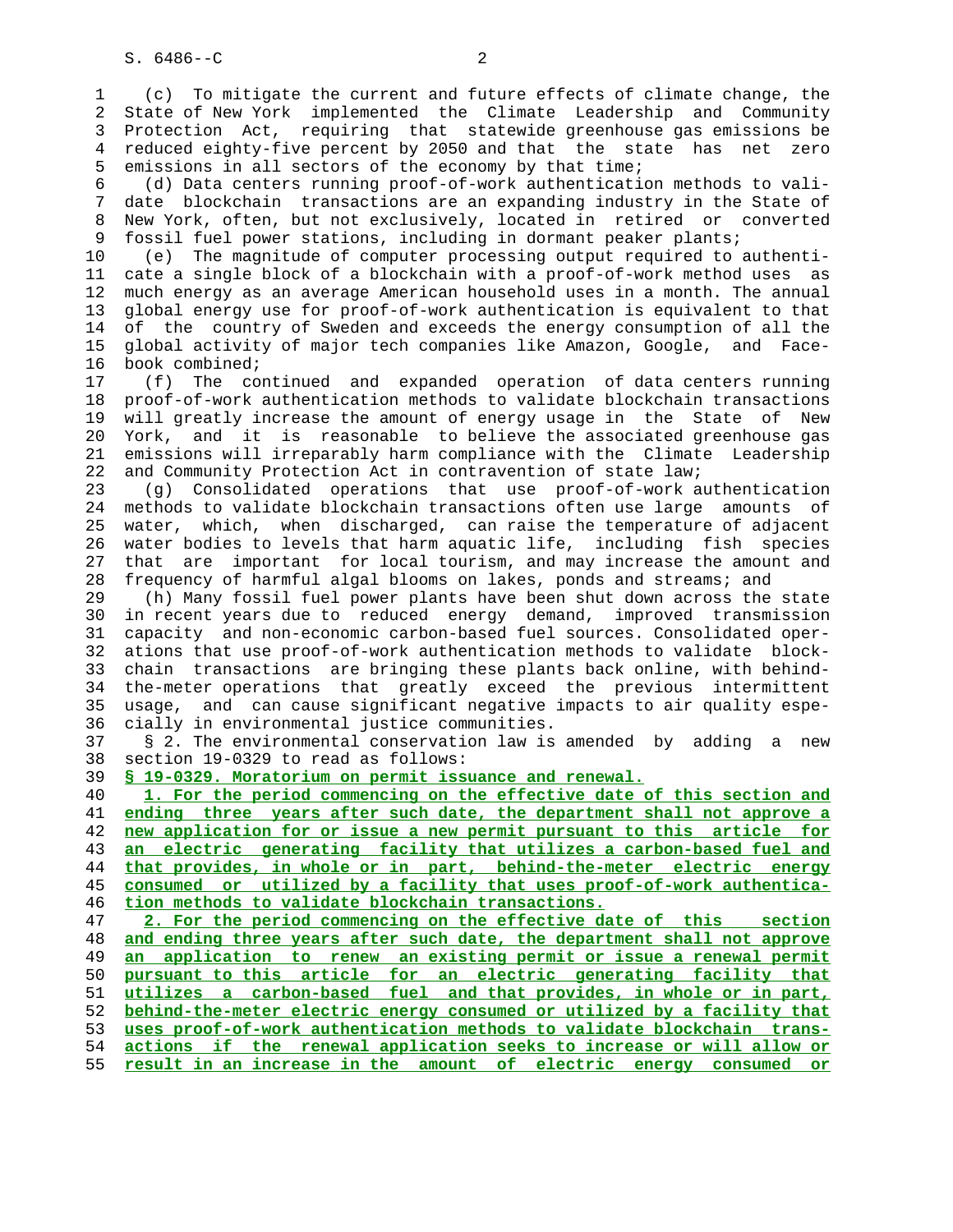$S. 6486 - C$  3

 1 **utilized by a facility that uses proof-of-work authentication methods to** 2 **validate blockchain transactions.** 3 § 3. Generic environmental impact statement. (a) The department of 4 environmental conservation shall prepare, pursuant to article eight of 5 the environmental conservation law, a generic environmental impact 6 statement on statewide consolidated operations that use proof-of-work 7 authentication methods to validate blockchain transactions. 8 (b) The generic environmental impact statement shall address, at a 9 minimum:<br>10 (i) th (i) the number and location of existing consolidated operations that 11 use proof-of-work authentication methods to validate blockchain trans- 12 actions in the state; 13 (ii) the amount of electric energy consumed by each such operation; 14 (iii) the sources of electric energy consumed by each such operation 15 and the type of fuel used by each energy source; 16 (iv) the amount of greenhouse gas emissions and co-pollutants released 17 by each energy source attributable to providing electric energy to 18 consolidated operations that use proof-of-work authentication methods to 19 validate blockchain transactions; 20 (v) the anticipated increase, if any, of consolidated operations that 21 use proof-of-work authentication methods to validate blockchain trans- 22 actions in the state and the anticipated expansion, if any, of existing 23 operations; 24 (vi) the potential impacts of electric energy consumption by consol- 25 idated operations that use proof-of-work authentication methods to vali- 26 date blockchain transactions on the state's ability to meet the green- 27 house gas emission reduction goals set forth in article seventy-five of 28 the environmental conservation law; 29 (vii) the water quality and other ecological impacts, if any, of cool- 30 ing water use by consolidated operations that use proof-of-work authen- 31 tication methods to validate blockchain transactions; 32 (viii) the potential public health impacts, if any, due to reduced air 33 and water quality in communities near consolidated operations that use 34 proof-of-work authentication methods to validate blockchain trans- 35 actions; 36 (ix) the potential statewide public health impacts, if any, from 37 increased greenhouse gas emissions released by statewide consolidated 38 operations that use proof-of-work authentication methods to validate 39 blockchain transactions; and 40 (x) the social and economic costs and benefits, if any, of consol- 41 idated operations that use proof-of-work authentication methods to vali- 42 date blockchain transactions. 43 § 4. Any generic environmental impact statement draft shall be subject 44 to 120 days of public comment from the date of issuance. The department 45 of environmental conservation shall conduct at least one public hearing 46 in each of the following regions of the state: western New York, the 47 finger lakes, the southern tier, central New York, the Mohawk valley, 48 the north country, the capital region/Hudson valley, and the City of New 49 York/Long Island, as defined by the Empire State Development Corpo ration. 51 § 5. The department shall issue a final generic environmental impact 52 statement after close of the public comment and public hearing period 53 and no later than two years after the effective date of this act. 54 § 6. For the purposes of this act: 55 (a) "proof-of-work" shall mean a consensus algorithm in a blockchain 56 network used to confirm and produce new blocks to the chain, where